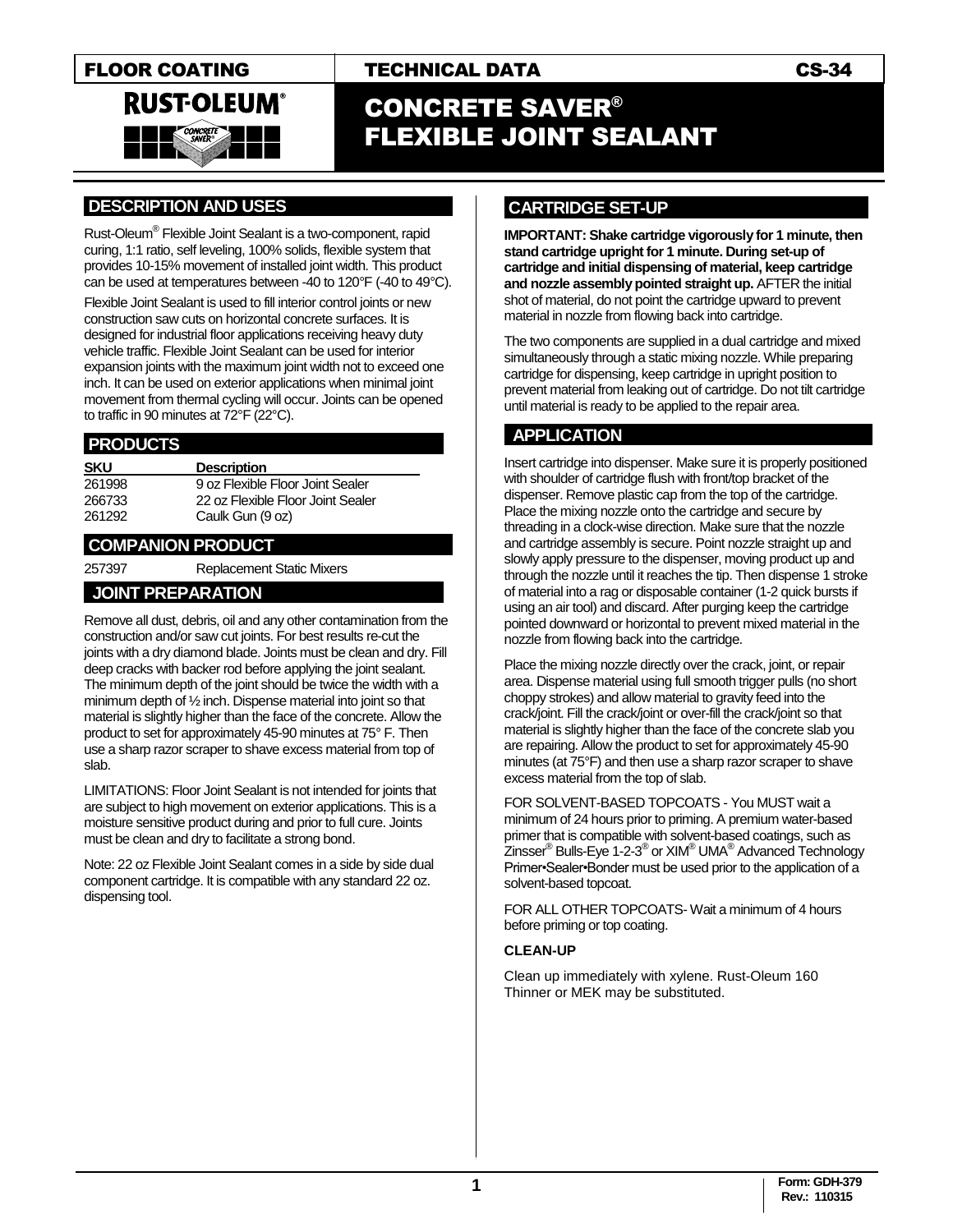**RUST-OLEUM®** 

**CONCRET**<br>SAVER

# FLOOR COATING FECHNICAL DATA CS-34

# CONCRETE SAVER® FLEXIBLE JOINT SEALANT

## **COVERAGE CHART .**

l,

| Lineal Feet (9 oz.) | Lineal Feet (22 oz.) |
|---------------------|----------------------|
| 10.3                | 26.7                 |
| 8.3                 | 21.3                 |
| 6.9                 | 17.8                 |
|                     | 15.2                 |
|                     | 23.7                 |
|                     | 17.8                 |
| 5.5                 | 14.2                 |
|                     | 5.9<br>9.2<br>6.9    |

| Joint Size                  | Lineal Feet (9 oz.) | Lineal Feet (22 oz.) |
|-----------------------------|---------------------|----------------------|
| $3/16" \times 1\frac{1}{2"$ | 4.6                 | 11.9                 |
| $3/16" \times 1\frac{3}{4}$ | 3.9                 | 10.2                 |
| $1/4$ " x 1"                | 5.2                 | 13.3                 |
| $1/4$ " x $1\frac{1}{4}$ "  | 4.1                 | 10.7                 |
| $1/4$ " x $1\frac{1}{2}$ "  | 3.4                 | 8.9                  |
| $1/4$ " x $1\frac{3}{4}$ "  | 3.0                 | 7.6                  |
| $1/2$ " $\times$ 1"         | 2.6                 | 6.7                  |

# **CHEMICAL RESISTANCE CHART .**

| <b>CHEMICAL (REAGENT)</b>  | <b>RECOMMENDED FOR</b><br><b>CONTINUOUS SERVICE</b> | <b>LIMITED RECOMMENDATION</b><br>(OCCASIONAL SPILLS) |
|----------------------------|-----------------------------------------------------|------------------------------------------------------|
| Acetic Acid (10%)          | X                                                   |                                                      |
| Acetone                    |                                                     | X                                                    |
| <b>Bleach</b>              |                                                     | $\mathbf{x}$                                         |
| <b>Bleach (10%)</b>        | X                                                   |                                                      |
| Citric Acid (5%)           | X                                                   |                                                      |
| Crude Oil                  | $\pmb{\mathsf{x}}$                                  |                                                      |
| <b>Motor Oil</b>           |                                                     | X                                                    |
| Gasoline                   |                                                     | X                                                    |
| <b>Diesel Fuel</b>         | x                                                   |                                                      |
| <b>Skydrol</b>             |                                                     | $\mathbf{x}$                                         |
| <b>Hydraulic Oil</b>       | X                                                   |                                                      |
| <b>Ethylene Glycol</b>     |                                                     | X                                                    |
| <b>Fatty Acids</b>         | X                                                   |                                                      |
| Water (Room Temperature)   | $\mathsf{x}$                                        |                                                      |
| NaCl (10%)                 | X                                                   |                                                      |
| Hydrochloric Acid (10%)    | X                                                   |                                                      |
| Lactic Acid(5%)            | X                                                   |                                                      |
| <b>Methyl Ethyl Ketone</b> |                                                     | x                                                    |
| Nitric Acid (1%)           | X                                                   |                                                      |
| Phosphoric Acid (10%)      |                                                     | x                                                    |
| Sodium Hydroxide (20%)     | X                                                   |                                                      |
| Sulfuric Acid (20%)        | X                                                   |                                                      |
| Toluene                    |                                                     | $\mathbf{x}$                                         |
| Urea (50%)                 | X                                                   |                                                      |
| Vinegar                    | X                                                   |                                                      |
| Xylene                     |                                                     | X                                                    |